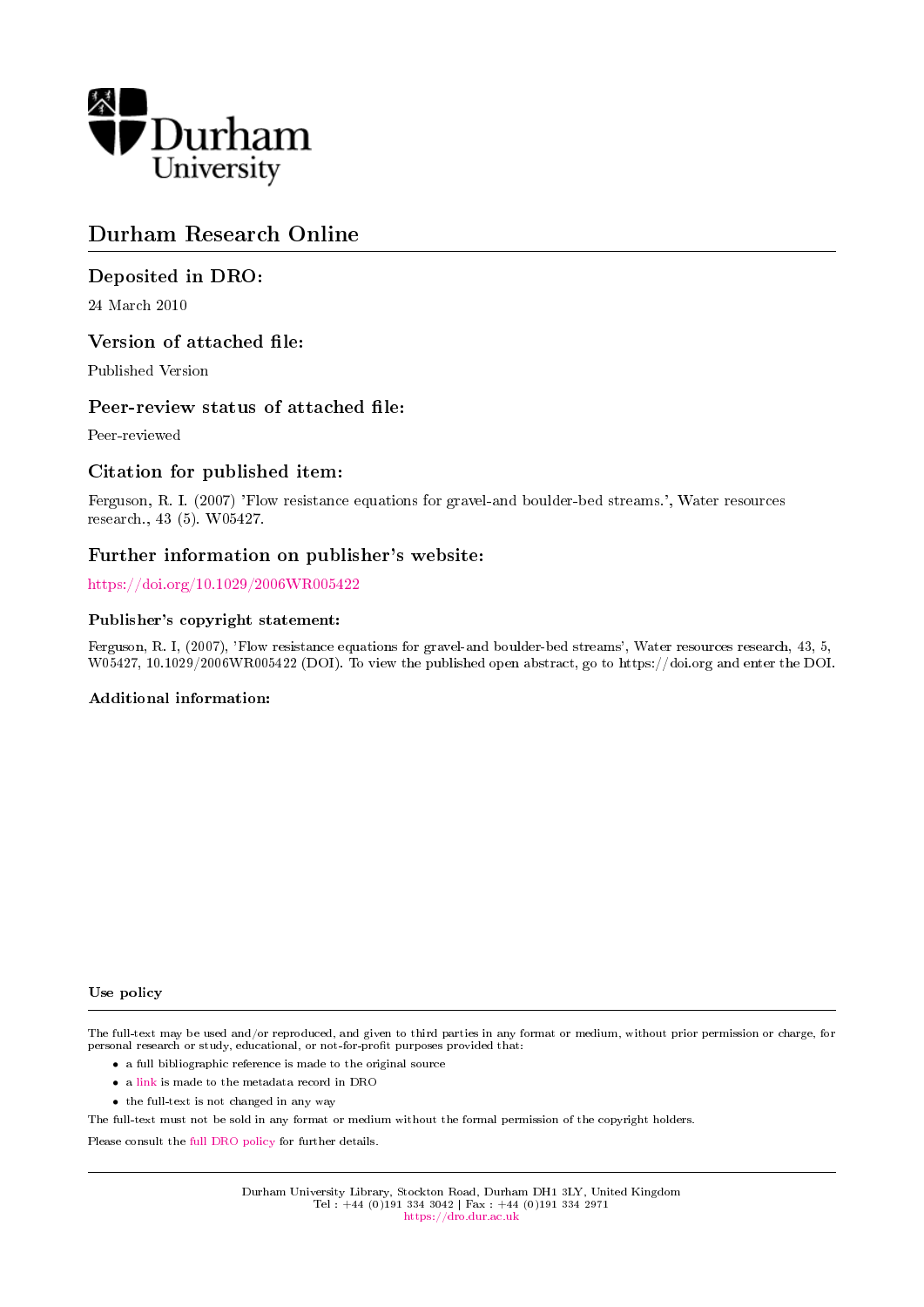

## Flow resistance equations for gravel- and boulder-bed streams

 $Rob$  Ferguson $<sup>1</sup>$ </sup>

Received 10 August 2006; revised 29 January 2007; accepted 20 February 2007; published 22 May 2007.

[1] Alternative general forms are considered for equations to predict mean velocity over the full range of relative submergence experienced in gravel- and boulder-bed streams. A partial unification is suggested for some previous semiempirical models and physical concepts. Two new equations are proposed: a nondimensional hydraulic geometry equation with different parameters for deep and shallow flows, and a variable-power resistance equation that is asymptotic to roughness-layer formulations for shallow flows and to the Manning-Strickler approximation of the logarithmic friction law for deep flows. Predictions by existing and new equations using  $D_{84}$  as roughness scale are compared to a compilation of measured velocities in natural streams at relative submergences from 0.1 to over 30. The variable-power equation performs as well as the best existing approach, which is a logarithmic law with roughness multiplier. For predicting how a known or assumed discharge is partitioned between depth and velocity, a nondimensional hydraulic geometry approach outperforms equations using relative submergence. Factor-of-two prediction errors occur with all approaches because of sensitivity to operational definitions of depth, velocity, and slope, the inadequacy of using a single grain-size length scale, and the complexity of flow physics in steep shallow streams.

Citation: Ferguson, R. (2007), Flow resistance equations for gravel- and boulder-bed streams, Water Resour. Res., 43, W05427, doi:10.1029/2006WR005422.

## 1. Introduction

[2] In a channel of known slope and shape, the partitioning of discharge between depth, velocity, and width depends on the balance between the downslope component of water weight and the frictional resistance of the bed. Quantifying flow resistance is therefore important in flood estimation, ecological habitat prediction, engineering design, geomorphological regime theory, sediment routing models, and other scientific and practical applications. What is usually needed is a way to predict resistance from readily observable and time-invariant channel properties. In large low-gradient rivers, this can be done tolerably well using sand bed form geometry or gravel grain size. But a recent review concluded that [Wohl, 2000, p. 82], "...there is not at present a well-tested, consistently accurate equation for calculating the resistance coefficients of mountain rivers.'' This reflects differences in the physical sources of resistance in flows with different relative submergence of the bed  $(d/k,$  where d is the mean flow depth and k is a representative bed roughness height). At high submergence (say  $d/k \sim 10^2$ ), the main source of resistance is skin friction (form drag on individual particles and viscous friction on their surfaces), plus any large-scale form resistance of dunes, bars, or bends. At low submergence (say  $d/k \le 10$ , and more particularly  $d/k \sim 1$ ), which is characteristic not just of boulder torrents but also small gravel bed streams at low discharge, form drag associated with the turbulent wakes of large roughness elements

becomes relatively greater, and there is also spill loss if flow is locally supercritical and wave drag on any elements protruding above the water surface. Several authors have proposed resistance equations specifically for shallow flows [e.g., Bathurst, 1978, 1985, 2002; Jarrett, 1984; Rickenmann, 1991; Katul et al., 2002; Smart et al., 2002], but with the exception of *Smart et al.* [2002], none was intended to work also for deeper flows, and if extrapolated to such conditions, the predicted resistance is usually far too low or high.

[3] This paper examines published empirical relations and conceptual models as a basis for suggesting generalized predictive equations for flow resistance or velocity over a wide range of conditions in streams with beds dominated by gravel, cobbles, or boulders. It does not address sand-bed rivers or the effects of submerged vegetation and large woody debris, but does cover step-pool channels. It is written in the same spirit as the attempts by *Lawrence* [1997] and *Katul et al.* [2002] to establish connections between roughness formulations across traditionally distinct boundary layer types. I propose two new approaches and compare them with existing approaches in terms of ability to predict measured velocities in natural streams.

## 2. Definition and Calculation of Flow Resistance

[4] Flow resistance is defined and quantified by coefficients in equations which relate cross-sectional average velocity (V) to mean flow depth (d) and gradient  $(S = \sin \theta)$ on the assumption that frictional retardation of flow is equal and opposite to the downslope component of water weight. The three classic equations are

$$
V = C(dS)^{1/2} = (8gdS/f)^{1/2} = d^{2/3}S^{1/2}/n
$$
 (1)

<sup>&</sup>lt;sup>1</sup>Department of Geography, Durham University, Durham, UK.

Copyright 2007 by the American Geophysical Union. 0043-1397/07/2006WR005422\$09.00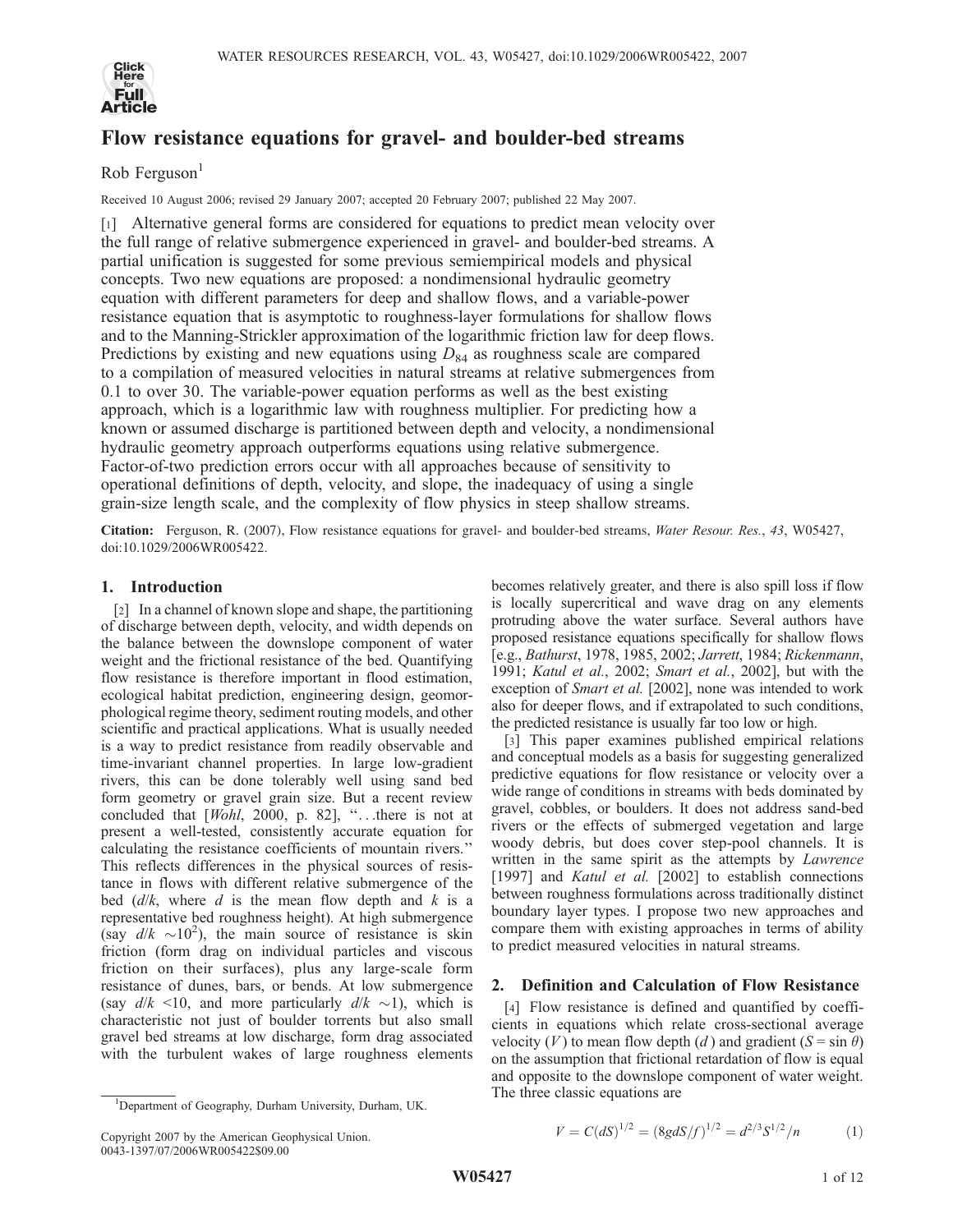where g is the gravitational acceleration and  $C, f$ , and n are the Chézy coefficient, Darcy-Weisbach friction factor, and Manning's *n*, respectively. These are interchangeable via equation  $(1)$ , but f has two advantages. It is nondimensional and is physically interpretable as a drag coefficient if resistance is equated with gravitational driving force per unit bed area and assumed proportional to the square of velocity:

$$
\tau_0 = \rho u_*^2 = \rho g dS = \rho V^2 f / 8 \tag{2}
$$

where  $u_*$  is the shear velocity. Equations (1) and (2) imply that

$$
(8/f)^{1/2} = V/u* \tag{3}
$$

and resistance is quantified in this inverse way hereafter. Bjerklie et al. [2005] proposed  $V \propto d^{2/3} S^{1/3}$  as an alternative to the Manning equation for slope-area discharge estimation and showed that it provided a good fit to a wide range of measurements; the calibrated constant in this equation is effectively a universal resistance coefficient. Other alternatives proposed specifically for steep shallow streams are discussed later.

[5] Accurate determination of  $f$ ,  $C$ , or  $n$  at a site involves measuring  $V$ ,  $d$ , and  $S$  as precisely as possible then substituting their values in equation (1). If flow is not uniform, S should be the energy slope, incorporating a term  $\Delta V^2/2g$  to account for change in velocity head. For narrow channels with rough banks, the mean depth is usually replaced by the hydraulic radius  $R = A/P$ , where  $A = wd$  is the cross-section area,  $w$  is the wetted width, and  $P$  is the wetted perimeter. Calculated resistance values apply to the discharge at the time and may alter at higher or lower stage, so for predictive purposes,  $f$  (or C or *n*) has to be estimated from measurable and invariant properties of the river channel. Equation (1) can then be used to estimate velocity and discharge or (with  $Q = w dV$ ) to estimate water depth for specified discharge and slope and thus predict water level and mean bed shear stress.

#### 3. Approaches to Estimating Flow Resistance

[6] In deep uniform gravel bed rivers without submerged vegetation, the dominant source of resistance is skin friction. Ideally this should be characterized by statistics of the bed microtopography since the same grain size distribution can offer greater or lesser resistance to flow depending on grain packing [e.g., Gomez, 1993]. Smart et al. [2002] and Aberle and Smart [2003] reported promising results using the standard deviation  $\sigma_z$  of bed elevation in a digital elevation model or dense long profile, but this is seldom measured. Normally all that is available is a grain size distribution, from which  $k$  can be equated with or scaled on a representative diameter D. I therefore focus on this approach but discuss later the limitations of  $D$  as a measure of roughness. D is variously defined as  $D_{50}$  (the median),  $D_{84}$  (the size such that 84% is finer), or  $D_{90}$ .

[7] There are two standard ways to estimate flow resistance from grain size. The first, attributed to Strickler, relates Manning's *n* to the  $1/6$  power of *D*. This implies

$$
(8/f)^{1/2} = a_1 (d/D)^{1/6}
$$
 (4)

The constant  $a_1$  is generally quoted as 6.7 if  $D_{50}$  is used as roughness scale, or 8.2 using  $D_{84}$  or  $D_{90}$ , but *Parker* [1991] proposed  $(8/f)^{1/2} = 8.1(d/2D_{84})^{1/6}$  which effectively reduces  $a_1$  to 7.3.

[8] The other main approach, attributed to Keulegan, integrates the logarithmic law of the wall throughout the flow depth to obtain

$$
(8/f)^{1/2} = (1/\kappa)\ln(d/e z_0) = (1/\kappa)\ln(11d/k) \tag{5}
$$

where  $\kappa \approx 0.4$  is the von Karman constant, *e* is the root of natural logarithms,  $z_0$  is the zero-velocity height, and  $k =$  $30z<sub>0</sub>$  is the Nikuradse roughness height (originally equated with  $D_{50}$ ). The constant 11 (=30/e) is for an infinitely wide flow and increases slightly for other cross-section shapes [Hey, 1979]; most authors use 12.2 which Keulegan fitted to data from a trapezoidal flume.

[9] For shallow flows, neither Manning-Strickler nor Keulegan works well in its original form, but several modifications and alternatives have been proposed. Jarrett [1984] suggested that *n* is estimated better from S and R than from  $D$ . His best fit equation for  $n$  is equivalent to predicting velocity as

$$
V = 3.10R^{0.83}S^{0.12} \tag{6}
$$

in SI units. High slope acts here as a surrogate for coarse bed material. Three other approaches retain  $D$  as a predictor: modified log laws, generalized power laws and nondimensional hydraulic geometry, and roughness-layer models based on a mixing-layer analogy or the concept of forminduced stress. I discuss these in turn, then generalize the nondimensional hydraulic geometry approach and suggest a new empirical approach using a variable-power equation.

#### 3.1. Modified Logarithmic Laws

[10] Setting  $k = D_{50}$  in the Keulegan equation gives a lower bound to resistance in gravel bed rivers and nearly always overestimates measured velocity [Millar, 1999]. The general trend of measurements is fitted better by setting  $k$  to some multiple of  $D_{84}$  to allow for small-scale form drag on protruding clasts. Suggested values of  $k/D_{84}$  range from 2.2 to 3.5 [Thompson and Campbell, 1979; Bray, 1979; Hey, 1979; Bathurst, 1985].

[11] Velocity profiles in shallow flows deviate considerably from logarithmic, often having an inflection near the tops of the roughness elements [*Wiberg and Smith*, 1991], but several authors have shown that logarithmic resistance equations still give adequate predictions. Thompson and Campbell [1979] proposed a modified Keulegan equation

$$
(8/f)^{1/2} = 2.5(1 - 0.1k/R)\ln(12R/k)
$$
 (7)

with  $k = 4.5D_{50}$  (=2.37 $D_{84}$  at their field site). The extra term allows for drag on large obstacles which partly block the flow; it becomes significant at  $R/k \leq 1$ . Wiberg and Smith [1991] calculated the form drag on a distribution of grain sizes protruding above a plane bed and showed that while this generated an inflected velocity profile, the bulk flow properties differed little from equation (5) with  $k/D_{84} \approx 3$ . Smart et al. [2002] and Aberle and Smart [2003] found that a log law with k scaled on  $\sigma_z$  gave a good fit to shallow-flow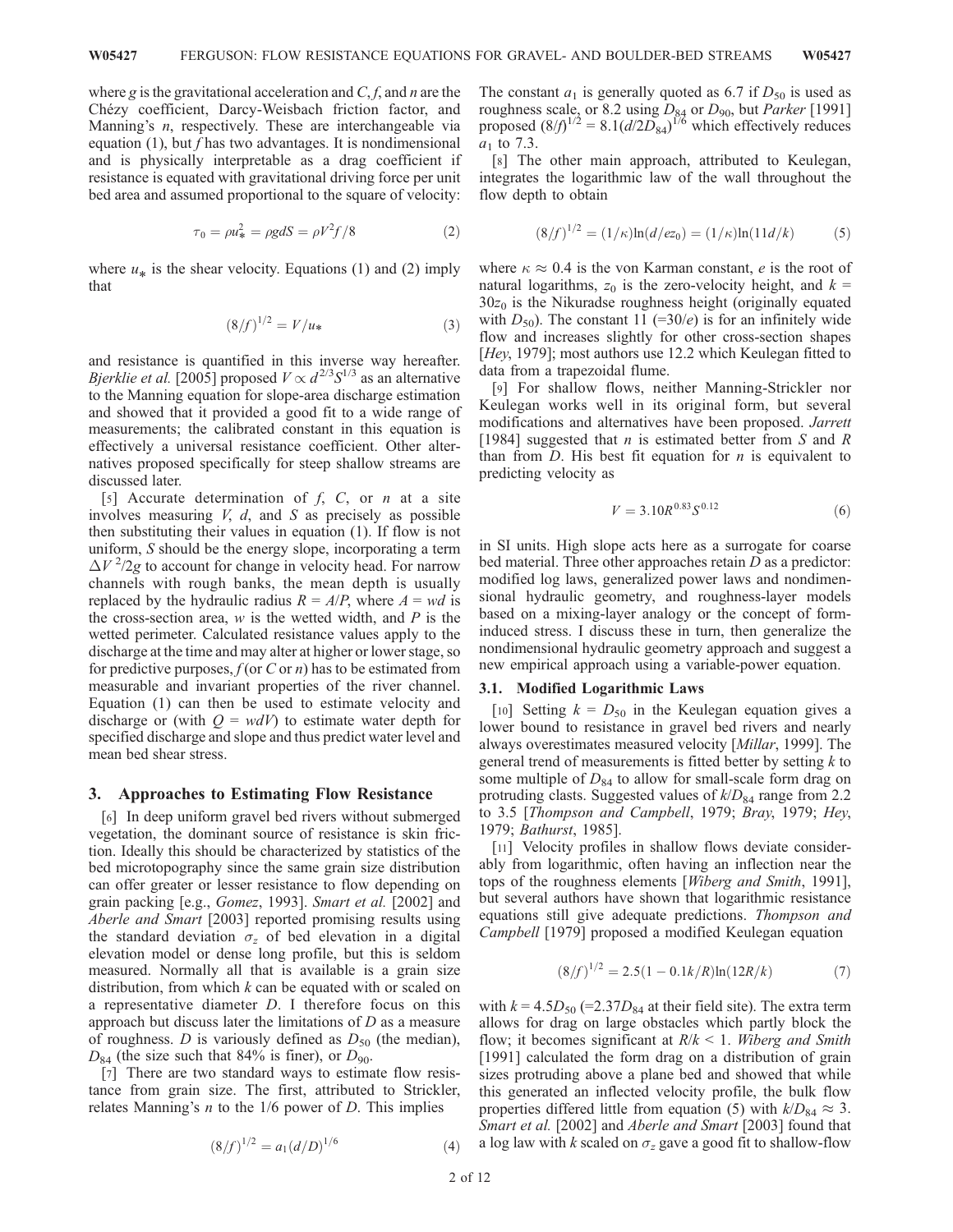measurements in flume experiments with fixed or armored gravel.

[12] This strand of the literature shows that despite the known inadequacy of the law of the wall to describe velocity profiles in shallow flows, equations based on it work over a wide range of conditions so long as the roughness height is suitably inflated. Logarithmic equations are therefore the standard which others have to beat to become accepted as useful universal resistance laws.

### 3.2. Generalized Power Laws and Nondimensional Hydraulic Geometry

[13] The Manning-Strickler relation implies a 1/6 power relation between  $(8/f)^{1/2}$  and  $d/k$ . Keulegan-type logarithmic equations are also closely approximated by a power law over any limited range of  $d/k$ , but with different exponents for different ranges:  $1/6$  for  $10 < d/k < 100$ ,  $1/2$  for  $1 < d/k < 10$ , and 1 for  $0.5 < d/k < 2$  [Carson and Kirkby, 1972, p. 222]. Several authors have proposed the generalized power law

$$
(8/f)^{1/2} = a(d/k)^b \tag{8}
$$

as a resistance equation, but not surprisingly the best fit exponent depends on the calibration data. Griffiths [1981] obtained 0.29 for gravel bed rivers, while *Bathurst* [2002] obtained 0.55 and 0.93 for shallow streams of gradient  $\leq 0.8\%$  and  $\geq 0.8\%$ . Smart et al. [2002] presented a model for head losses past roughness elements which implies  $b = 0.5$  and showed that it fits rough-bed flume data well. Flow measurements in step-pool streams with emergent clasts are best fitted by  $b \approx 1$  [Lee and Ferguson, 2002; Comiti et al., 2007].

[14] A power law resistance relation is also implicit in the dimensionally consistent hydraulic geometry equation

$$
V \propto q^{0.6} (gS)^{0.2} / k^{0.4}
$$
 (9)

(where q is the unit discharge  $Q/w$ ) which Rickenmann [1991] and *Aberle and Smart* [2003] suggested for steep shallow flows on the basis of loose-bed flume experiments. Substituting  $q = dV$ yields  $V/u_* \propto d/k$ , corresponding to  $b = 1$ in equation (8). Rickenmann used  $k = D_{90}$ , whereas Aberle and Smart set  $k = \sigma_z$  and found that equation (9) fitted their data even better than a log law. Comiti et al. [2007] propose the nondimensional hydraulic geometry equation

$$
V_* = cq_*^m \tag{10}
$$

for step-pool and cascade reaches. Here  $V_* = V/(gD_{84})^{0.5}$  $q_* = q/(gD_{84}^3)^{0.5}$  which by definition is highly correlated with relative submergence, and the best fit to a compilation of step-pool measurements is with  $m = 0.66$ . This is a generalized form of equation (9) without the slope term. Comiti et al. explored the possible additional influence of slope but found no clear effect.

[15] Whereas equation (10) omits the slope term from equation (9), other authors have proposed resistance laws that are analogous to equation (9) without the roughness height term. Jarrett's [1984] equation for  $n$  in terms of  $R$ and S implies  $V \propto q^{0.45} S^{0.07}$ , and Bjerklie et al.'s [2005] modified Manning equation is equivalent to  $V \propto q^{0.4} S^{0.2}$ .

#### 3.3. The Roughness Layer

[16] A third strand in the recent literature considers the sources of resistance in shallow flows and what they imply for spatially averaged velocity profiles and bulk flow resistance. The vertical velocity profile over a rough bed is usually considered to consist of a thin laminar sublayer, a turbulent boundary layer with logarithmic profile, and an outer layer which deviates slightly from logarithmic. In shallow flows, the outer layer is absent and the near-bed profile deviates from logarithmic within a roughness layer that extends above the tops of the roughness elements. For  $d/k$  below  $\sim$ 4, the roughness elements affect all levels in the flow, so there is no boundary layer in the conventional sense. Lawrence [1997, 2000] proposed a mixing-length model for flow resistance in overland flow over stony soil, and *Katul et al.* [2002] suggested that a shallow stream is analogous to the mixing layer within airflow through vegetation or overbank streamflow on vegetated floodplains. In these situations, the flow penetrates a porous array of roughness elements, with reduced mean velocity because of turbulent eddies generated in and below the shear layer at the top of the canopy or roughness elements. In a complementary approach, Gimenez-Curto and Corniero Lera [1996, 2006] and *Nikora et al.* [2001, 2004] noted that double (space as well as time) Reynolds averaging of the Navier-Stokes equations over an irregular bed introduces spatial covariance terms which increase bulk flow resistance. These terms represent form drag on roughness elements and form-induced stress due to vorticity generated by flow separation from roughness elements. Gimenez-Curto and Corniero Lera [1996] proposed that form-induced stress dominates the bulk resistance in such situations, in what they termed a ''jet regime'' as distinct from the rough turbulent regime with a boundary layer above an essentially planar bed.

[17] Although these authors started from different heuristic models, they mostly reached the same conclusion about bulk flow resistance in a roughness layer. For partial inundation  $(d/k < 1)$ , Lawrence [1997] and Nikora et al. [2001] proposed that resistance consists mainly of form drag on roughness elements so that  $f \propto d$  and  $V/u_*$  increases as the flow becomes even shallower. Lawrence [2000] subsequently found experimentally that  $f$  is near constant for  $d \leq k$  and is much higher than predicted by form-drag models, perhaps because of additional resistance from free surface deformation and wake interference. Nikora et al. [2004] noted that several alternative velocity profiles can be justified heuristically. For  $d/k$  from 1 to  $\sim$ 4, *Lawrence* [1997, 2000], Gimenez-Curto and Corniero Lera [1996, 2006], and *Nikora et al.* [2001] all assumed a mixing length that scales with  $k$ . This implies a linear resistance relation

$$
\left(8/f\right)^{1/2} \propto d/k\tag{11}
$$

The papers of Rickenmann [1991], Lawrence [1997], Nikora et al. [2001], Aberle and Smart [2003], and Gimenez-Curto and Corniero [2006] imply a proportionality constant of  $\sim$ 1 to  $\sim$ 4 in equation (11) depending on the assumptions made about obstacle shape, how  $k$  is defined in terms of measurable bed properties, and whether the height of the mixing layer is equated with  $k$  or some multiple of it.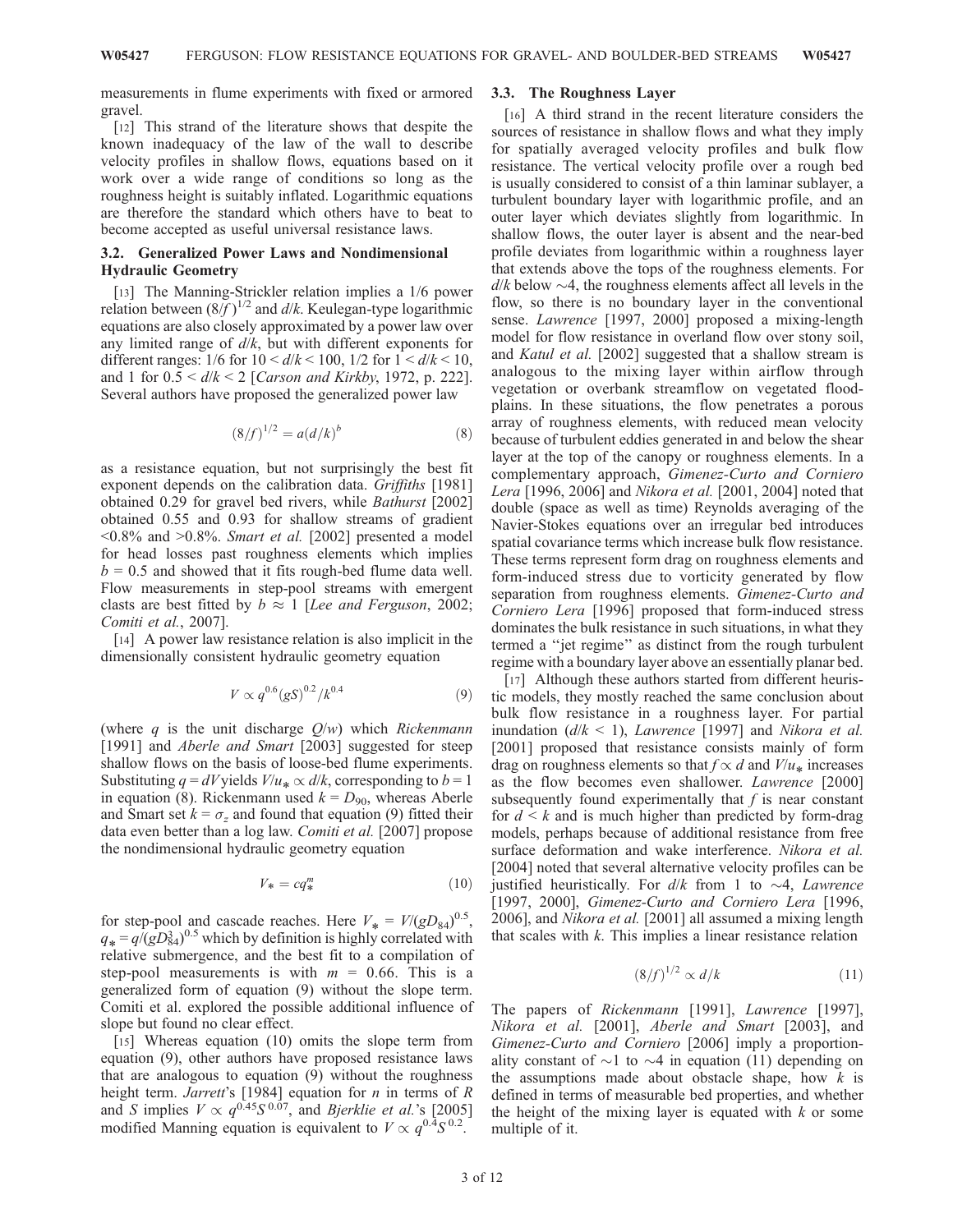[18] *Katul et al.* [2002] suggested that a mean velocity profile with an inflection at the top of a mixing layer can be represented by a hyperbolic tangent function. If the thickness of the mixing layer is equated with  $k$ , integration of the profile function gives the flow resistance as

$$
(8/f)^{1/2} \propto \{1 + (k/d)\ln[0.65 \cosh(d/k - 1)]\} \tag{12}
$$

This approach assumes that the length scale of vorticity in the mixing layer is of the same order as the flow depth and obstacle height, but equation (12) was considered applicable throughout the range  $0.2 \le d/k \le 7$ . At  $d/k \approx 1$ , it is almost as steep as equation (11), but the resistance is asymptotically constant if the equation is extrapolated beyond its intended range to very low or very high  $d/k$ .

### 4. Synthesis and New Resistance Equations

### 4.1. Generalized Nondimensional Hydraulic Geometry

[19] The approaches of *Aberle and Smart* [2003] and Comiti et al. [2007] can be integrated with each other and with much previous literature on flow resistance by starting from the general power law equation (8) and setting  $k = D$ :

$$
(8/f)^{0.5} = V/u_* = a(d/D)^b \tag{13}
$$

Writing  $d = q/V$  and rearranging yields the nondimensional hydraulic geometry relation

$$
V_* = a^{1-m} S^{(1-m)/2} q_*^m \tag{14}
$$

in which  $V_*$  and  $q_*$  are defined as in (10) and the exponents b and *m* are related by  $m = (2b + 1)/(2b + 3)$  and  $b = (3m - 1)/$  $2(1 - m)$ . This predicts velocity for known slope, grain size, and unit discharge; depth follows immediately and shear stress can then be estimated from depth  $\times$  slope. This equivalence between power law resistance and nondimensional hydraulic geometry doubtlessly has been worked out by previous researchers, but I cannot find it in print. Aberle and Smart [2003] proposed an equation for Vas a product of powers of  $g$ ,  $S$ ,  $q$ , and  $D$  and noted that for dimensional homogeneity the exponents of  $g$  and  $D$  are determined by that of  $q$ ; equation (14) suggests the slope exponent is also constrained. The particular equations proposed by Rickenmann [1991] and Aberle and Smart [2003] involve  $q^{0.6}$  which is consistent with  $m = 0.6$  in equation (14) and  $b = 1$  in the power law resistance equation (13); that is, they are equivalent to the roughness-layer resistance relation (11).

[20] Evidently several different heuristic and empirical analyses of shallow flows all converge on  $(8/f)^{1/2} \propto d/D$ , suggesting that this can be adopted as a default model for shallow flows without having to justify any particular interpretation of the dominant physical processes. This roughness-layer (RL) relation can be regarded as one endmember of a range of possible power law resistance functions for different conditions. The other end-member, for relatively deep rivers with lower slopes, is the Manning-Strickler (MS) friction law [equation (4), or  $b = 1/6$  in equation (13)] which corresponds in equation (14) to  $m =$ 0.4 and a slope exponent of 0.3. Thus as attention moves from steep shallow streams to deeper rivers, the exponent of discharge in equation (14) decreases and that of slope increases.

[21] The neatest way to synthesize the MS and RL endmembers is through a variable-power resistance equation, which I develop below, but a first approximation is simply to use MS for ''deep'' flows and RL for ''shallow'' flows, with "deep" and "shallow" defined by cutpoints of  $d/D$  or  $q_*$ . This MS/RL approach has two variants: predict f and V/  $u_*$  from  $d/D$  using equation (13) with  $b = 1/6$  for deep flows but 1 for shallow flows, or predict  $V$  directly from  $q$ ,  $S$ , and D using equation (14) with  $m = 0.4$  for deep flows but 0.6 for shallow flows. It would be possible to use a threefold division with  $b = 1/6$ ,  $1/2$ , 1 or  $m = 0.4$ , 0.5, 0.6. Using a simple two-way cut, the prediction equations using relative submergence are

$$
(8/f)^{1/2} = V/u_* = a_1 (d/D)^{1/6} \text{ (deep flows)}
$$
 (15a)

$$
= a_2 d/D \text{ (shallow flows)} \tag{15b}
$$

where the previously cited literature suggests  $a_1 \approx 7-8$  and  $a_2 \approx 1 - 4$ . In the second variant, velocity is predicted using

$$
V_* = a_1^{0.6} q_*^{0.4} S^{0.3} \text{ (deep flows)}
$$
 (16a)

$$
= a_2^{0.4} q_*^{0.6} S^{0.2}
$$
 (shallow flows) \t(16b)

with  $V_*, q_*, a_1$ , and  $a_2$  as previously defined. In testing this MS/RL approach below, I use  $D = D_{84}$ , R rather than d, and define "shallow" flows in equation (15) as  $R/D_{84}$  < 4 based on the previously cited literature. The equivalent cutpoint for equation (16) is taken as  $q_* = 2$  based on the strong<br>(cines neutral equation) correlation between  $q_*$  and  $P/D_*$  in (since partly spurious) correlation between  $q_*$  and  $R/D_{84}$  in the data set used below.

#### 4.2. A Variable-Power Equation

[22] The alternative synthesis is a function that is asymptotic to the MS and RL equations as  $d/D$  becomes very large or very small, respectively. This approach does not appear to have been considered previously. It treats the Darcy-Weisbach friction factor  $f$  as a sum of two components, as done when combining skin friction and bed form effects [e.g., *Yalin*, 1992, pp.  $13-14$ ]. The Manning-Strickler equation (4) implies

$$
f/8 = (D/d)^{1/3}/a_1^2 \tag{17}
$$

and the roughness-layer relation (11) implies

$$
f/8 = (D/d)^2 / a_2^2 \tag{18}
$$

Both components are present in coarse-bedded streams but in varying proportions. Adding them gives

$$
f/8 = (D/d)^2/a_2^2 + (D/d)^{1/3}/a_1^2
$$
  
=  $(D/d)^2 [a_1^2 + a_2^2 (d/D)^{5/3}] / a_1^2 a_2^2$  (19)

and therefore

$$
(8/f)^{1/2} = a_1 a_2 (d/D) / [a_1^2 + a_2^2 (d/D)^{5/3}]^{1/2}
$$
 (20)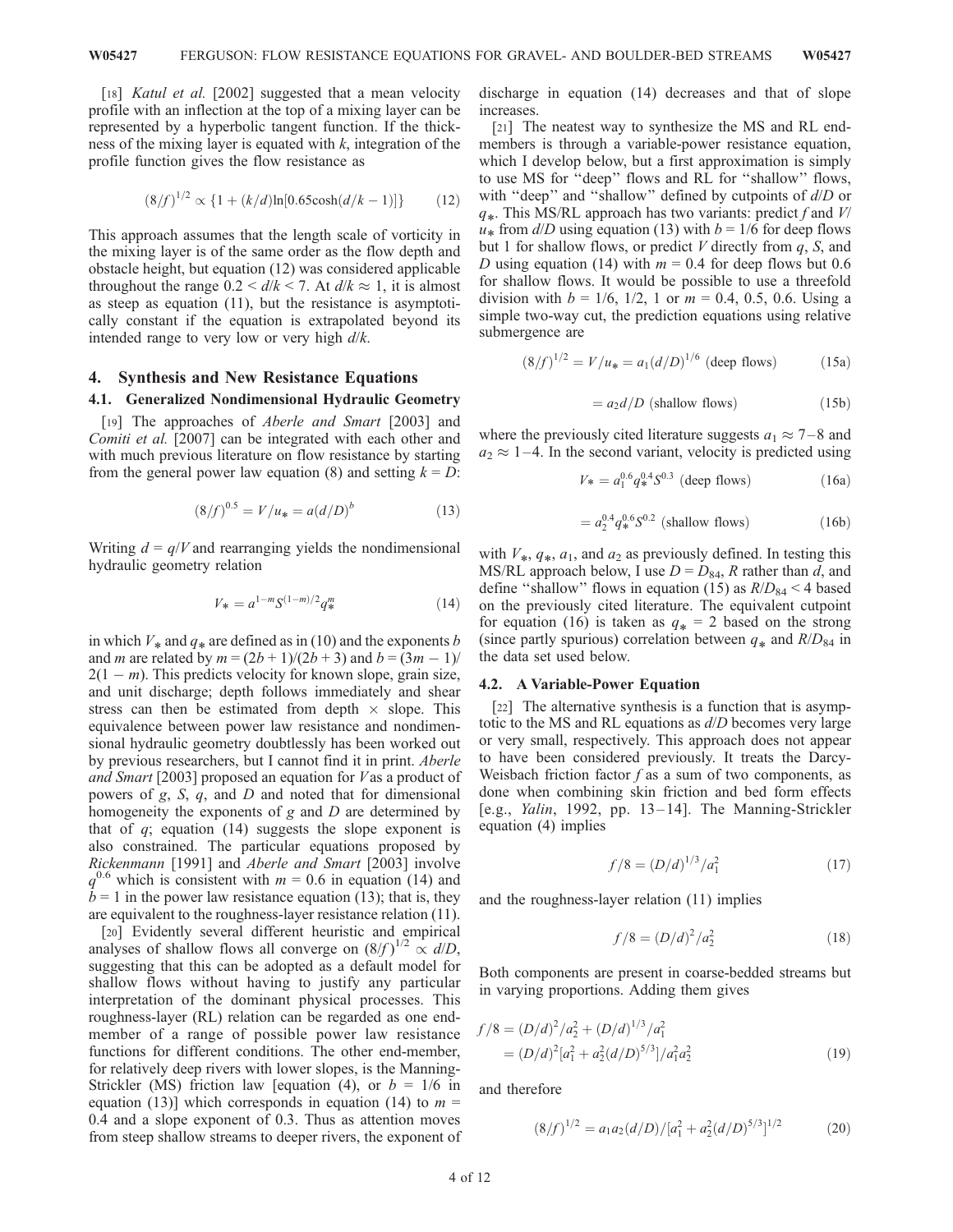| Source                        | Field Area  | Channel<br>Morphology | Number of<br><b>Sites</b> | Number and Type<br>of Measurements |
|-------------------------------|-------------|-----------------------|---------------------------|------------------------------------|
| Charlton et al. [1978]        | UK          | Not stated            | 23                        | 23(b, g)                           |
| <i>Bathurst</i> [1978]        | UK          | Run                   |                           | 9(c)                               |
| <i>Jarrett</i> [1984]         | US (CO)     | Not stated            | 19                        | 66(g)                              |
| Bathurst [1985]               | UK          | Riffle or run         | 16                        | 41 (c)                             |
| Thorne and Zevenbergen [1985] | US (CO)     | Run                   | 2                         | 12(g)                              |
| Hicks and Mason [1991]        | New Zealand | Pool-riffle or run    | 14                        | 94(g)                              |
| Lee and Ferguson [2002]       | UK          | Step-pool             | 6                         | 70(s)                              |
| MacFarlane and Wohl [2003]    | US (WA)     | Step-pool             | 17                        | 17(s)                              |
| Comiti et al. [in press]      | Italy       | Mainly step-pool      | 10                        | 44 $(g, s)$                        |

Table 1. Field Data Sets Used to Evaluate Performance of Alternative Flow Resistance Equations<sup>a</sup>

a Notes on measurement methods: (b) data refer to bankfull discharge; (c) discharge by current metering; (g) discharge from gauging-station rating curve; (s) velocity from salt wave.

This plots as a smooth curve, asymptotic to a 1/6 power relation at  $d/D \gg 1$  (when the  $a_1^2$  term in the denominator becomes negligible) but to a linear relation at  $d/D \leq 1$  (when the second term in the denominator becomes negligible; it is the smaller term even at  $d/D = 1$  since  $a_1 > a_2$ ). This variablepower equation (VPE hereafter) provides a single resistance equation applicable to both shallow and deep flows over coarse river beds. It quantifies the concept that the dominant sources of resistance alter as flow becomes shallower, and avoids forcing a logarithmic resistance law on circumstances in which velocity profiles are far from logarithmic. A possible physical rationale is discussed below.

### 5. Comparison With Field Data

[23] The potential value of the two-part MS/RL equation in its variants (15) and (16), and the variable-power equation (20), can be assessed by testing how well they and existing equations predict measured mean velocity. Velocity, rather than f or  $(8/f)^{1/2}$ , is chosen as the variable to be predicted because f itself is not normally of interest when resistance equations are used for scientific or practical applications.

#### 5.1. Selection of Data and Range of Conditions

[24] Data on velocity and the variables needed to predict it were compiled from the sources listed in Table 1. Criteria for inclusion of a data set were that (1) it refers to near-straight reaches of natural streams with gravel/cobble or cobble/ boulder beds and no bedrock or woody debris; (2) field methods are clearly described or could be ascertained by asking the authors and appear robust; (3) depth and velocity are averaged over several cross sections; (4) pebble-count estimates of  $D_{84}$  are listed; (5) hydraulic radius is either listed or calculable as  $A/(w+d)$  which is a close approximation for trapezoidal sections with bank angles of  $\sim$ 45°; and (6) either energy slopes are listed, or it is clear that flow is sufficiently close to uniform that listed water surface slopes are a close approximation to energy slopes. The use of  $D_{84}$  as roughness height, and hydraulic radius rather than mean depth, reflects dominant practice and therefore data availability. The data include at-a-site changes in velocity as well as between-site comparisons. A versatile resistance formulation should be able to predict both, although Bathurst [1985, 2002] found a tendency for  $V/u_*$  to increase faster with  $R/D$  at sites than between sites.

[25] The first six data sets in Table 1 were obtained by surveying several cross sections in a straight reach to obtain mean width and depth, surveying slope over a substantial distance (usually  $>20$  widths), measuring Q by current meter or from the rating curve for an adjacent gauging station, and subsequently deriving V and f. Jarrett [1984] and Hicks and Mason [1991] listed true energy slopes allowing for nonuniform flow, Bathurst [1978, 1985] stated that his listed water surface slopes are within 5% of the energy slope, and the other authors stated that their reaches were nearly uniform. The three most recent data sets are for small step-pool streams in which Q was measured by gauging structure or salt dilution, reach-average velocity was measured by salt-wave traveltime, S was surveyed over the same distance, and a reach-average depth was obtained as  $Q/wV$  or by averaging measurements at several sections. This procedure does not yield separate velocity measurements at the start and end of the reach from which to compute  $\Delta V^2/g$ , but this correction term cannot be significant in step-pool channels with high slope and low or moderate velocity. A few data points are omitted: bedrock reaches in MacFarlane and Wohl's [2003] data set, measurements which Jarrett and *Bathurst* [1985] flagged as overbank flows through dense vegetation, two of Jarrett's sites for which  $D_{84}$  is not available, and those of Hicks and Mason's sites for which the quoted uncertainty in Q exceeds 10%.

[26] The complete data set ( $N = 376$ ) spans slopes from 0.0007 to 0.21,  $D_{84}$  from 0.05 to 0.8 m, relative submergence  $R/D_{84}$  from 0.1 to 26 with one value of 87, and  $q^*$  from 0.002 to >100. The median Froude number in the entire data set is only 0.37, but this does not exclude the possibility of local hydraulic jumps, and five measurements in flood conditions have a reach-average Froude number in excess of 0.8.

#### 5.2. Predictive Performance of Alternative Equations: Visual Assessment

[27] Figure 1 shows the correlation between  $(8/f)^{1/2}$  and relative submergence for the data as a whole. Figure 1a is a log-log plot which differentiates more clearly in low-submergence, high-resistance conditions. The scatter in percentage terms is perceptibly wider at this end of the plot. Figure 1b is the traditional semilog plot on which the log law plots as a straight line. This hides the large relative, but small absolute, differences in predictions at very low submergence, and instead emphasizes differences at higher submergence. The  $q^*$  version of the MS/RL method cannot be shown in these plots, and nor can the equations of *Jarrett* [1984] and *Bjerklie et al.* [2005], but curves for almost all other equations are displayed in Figure 1a and/or 1b to allow comparison between equations and with the data. The equations of Rickenmann [1991], Smart et al. [2002], and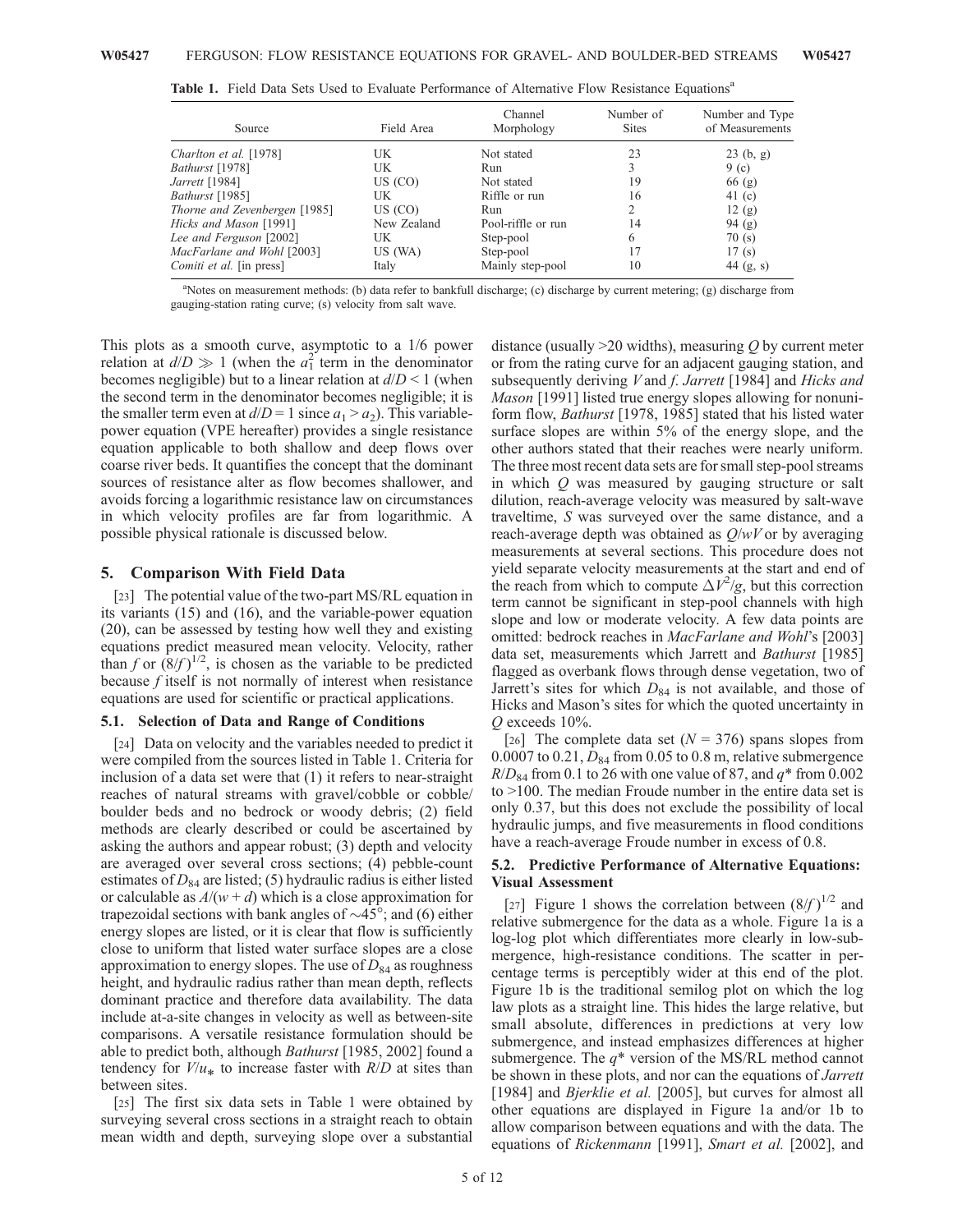

**Figure 1.** (a) Log-log and (b) semilog plots of  $(8/f)^{1/2}$  (=  $V/u_*$ ) against relative submergence  $R/D_{84}$ using all 376 data points from the sources listed in Table 1. Curves show alternative resistance equations, without calibration to these data.

Katul et al. [2002] are plotted using their authors' recommended coefficients. The logarithmic equation is plotted using a constant of 12.2 and  $k/D_{84} = 3.5$ , following Hey [1979]. The Manning-Strickler, MS/RL, and variable-power equations are plotted using  $a_1 = 7.5$  which is in the middle of the range of literature values and  $a_2 = 2.36$  which gives smooth matching of the two parts of the MS/RL relation at the cutpoint  $R/D_{84} = 4$ . Improvements in fit after calibration to the present data are discussed below.

[28] It can be seen from Figure 1 that the 1/6 power Manning-Strickler equation overestimates velocity in all conditions, but with recalibration, it could evidently describe quite well the trend for  $R/D_{84} > 4$ . Rickenmann's [1991] linear equation parallels the data in the partial-submergence conditions for which it was intended, but its flume-calibrated constant overestimates velocity in this field data set. The RL part of MS/RL is parallel to Rickenmann's equation in Figure 1a but offset from it because of the different coefficient value, as shown by the lower part of the VPE curve. Bathurst's [2002] equations are omitted for clarity since they plot close to Rickenmann at lower values of  $R/D_{84}$  and close to Manning-Strickler at higher submergence; this confirms Bathurst's suggestion that they define a lower limit for resistance (an upper envelope in Figure 1a). The flumecalibrated logarithmic equation of Smart et al. [2002] also plots close to the upper edge of the shallow-flow data, but nearer the middle of the scatter at higher submergence. Katul et al.'s [2002] equation fits the general trend well in the range for which it was intended, but not when extrapolated to deep or very shallow flows.

[29] The only plotted equations that follow the trend of the data over most or all of the range are the VPE and the Hey and Thompson-Campbell logarithmic equations. The latter are more sharply curved in Figure 1a, predicting lower

resistance than the VPE at intermediate submergence but very high resistance at low submergence where the general trend is more nearly tracked by the VPE. The Hey and Thompson-Campbell relations differ little except at very low  $R/D_{84}$  where the latter declines slightly less steeply. All logarithmic equations make nonphysical predictions once  $R/D_{84}$  is so low that the logarithm becomes negative.

[30] In the semilogarithmic plot of Figure 1b, the VPE has an inflection, rather like *Katul et al.*'s [2002] relation but with asymptotes that are sloping not horizontal. Its visual fit is good despite using uncalibrated values of the two parameters. The MS/RL relation converges on the VPE at very low or high submergence; it fits shallow flows well but is near the upper edge of the scatter at intermediate submergence.

[31] The nondimensional hydraulic geometry variant of the MS/RL predictor [equation (16)] can only be illustrated in a plot of  $V_*$  against  $q_*$  (Figure 2). This shows the expected curvature of the data cloud with a perceptibly flatter trend at higher  $q_*$ . Predictions of  $V_*$  depend on slope as well as  $q_*$ , so Figure 2 shows prediction envelopes calculated using the lowest and highest slopes in each half of the data set: 0.0007 and 0.039 for  $q_* > 2$ , 0.0015 and 0.21 for  $q_* < 2$ . Despite the use of uncalibrated values of  $a_1$  and  $a_2$ , most of the data points do fall within the envelopes, the outliers are on both sides suggesting no major bias, and the precise choice of cutpoint does not appear to be critical.

## 5.3. Predictive Performance of Alternative Equations: Statistical Assessment

[32] The plots of resistance against submergence in Figure 1 show the differences between equations that can be plotted in that way, but predictive performance is more logically considered for velocity as the prediction target. This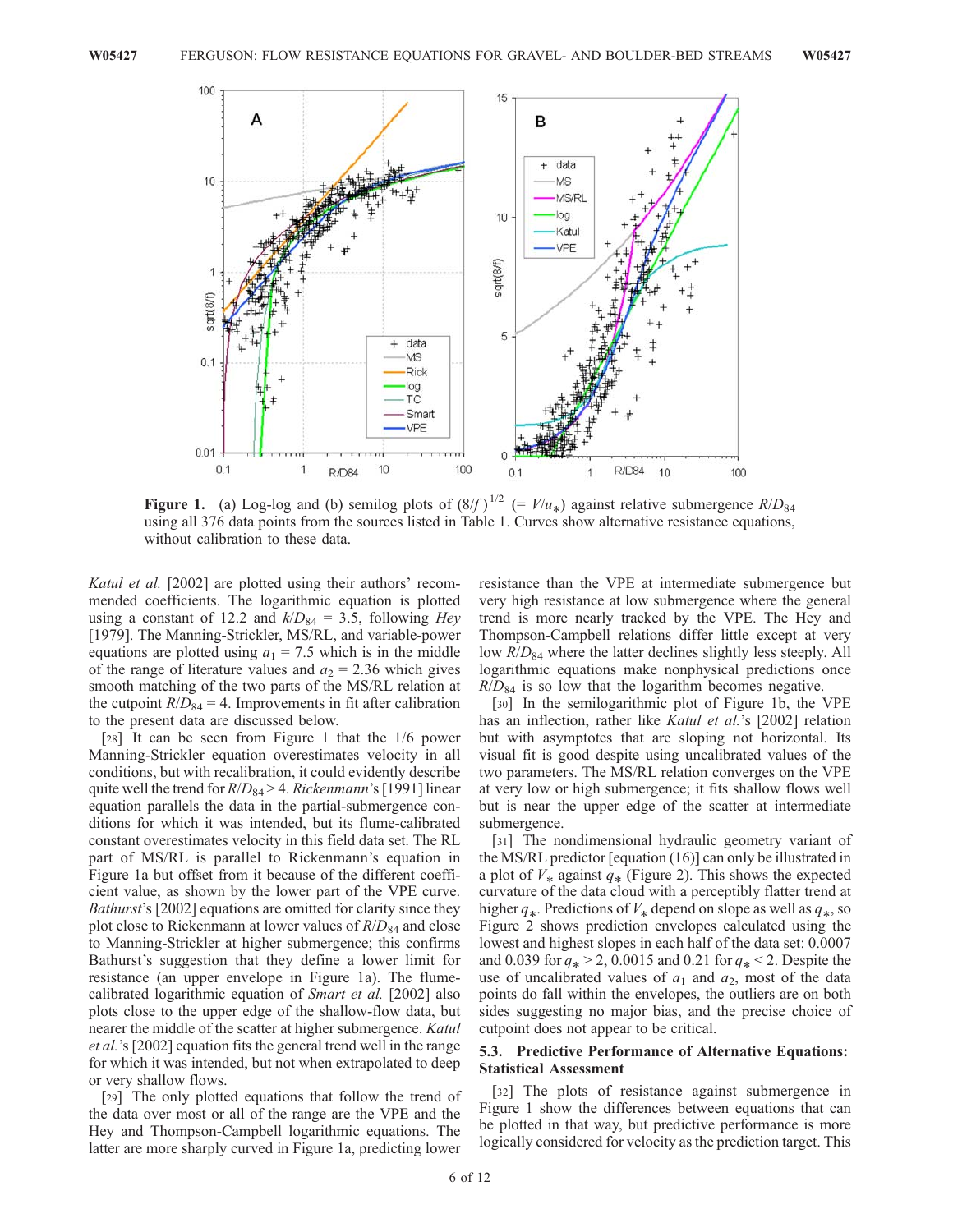

**Figure 2.** Nondimensional hydraulic geometry plot of  $V_* = V/(gD_{84})^{1/2}$  against  $q_* = q/(gD_{84}^3)^{1/2}$  for the same data as in Figures 1.6 and 1.b. Benefits have a hours the exual press of prodictions by equation (16) same data as in Figures 1a and 1b. Parallel broken lines show the envelopes of predictions by equation (16) using the Manning-Strickler (MS) equation for  $q_*$  > 2 and the roughness-layer (RL) equation for  $q_*$  < 2. The envelopes correspond to the highest and lowest slope values in each half of the data.

also allows comparison with the MS/RL  $q_*$  approach plotted in Figure 2 and the equations of Jarrett [1984] and Bjerklie et al. [2005] which do not use D.

[33] Predictive performance can be assessed statistically in many ways. The metrics used here are root mean square (RMS) error  $s_e = \left[\sum (V_p - V_m)^2 / N\right]^{1/2}$  (where  $V_p$  and  $V_m$ denote predicted and measured velocity) and RMS logarithmic error  $s_{\text{log}} = [\sum(\text{log } V_p - \text{log } V_m)^2/N]^{1/2}$ . The former assesses typical error in m  $s^{-1}$  and therefore emphasizes errors in predicting faster (usually deeper) flows, whereas  $s<sub>log</sub>$  assesses relative error and therefore gives greater weight to overprediction or underprediction of slow (usually shallow) flows. I also consider the number of prediction errors that exceed a factor of 2 ( $V_p/V_m > 2$  or < 0.5).

[34] Table 2 compares the predictive performance of selected equations which, according to Figure 1 or the literature, work over a wide range of conditions and describe the central trend of field data rather than a minimumresistance envelope. The equations of Rickenmann [1991], Bathurst [2002], Smart et al. [2002], and Katul et al. [2002] are therefore not considered. The tabulated statistics are for published values of each equation's parameters without

calibration to the present data.  $Hey's$  [1979] coefficient values are used for the logarithmic equation, except that negative predictions by this and the Thompson-Campbell equation at very low  $R/D_{84}$  are replaced by a small positive number.

[35] The best fit equation in terms of  $s_e$  is Jarrett's, closely followed by Hey's and the new VPE and  $q^*$  relations. However, Jarrett's equation has fairly high  $s_{\log}$  and many factor-of-2 overpredictions; inspection shows that it predicts high velocities well but overestimates all 71 measured velocities below  $0.2 \text{ m s}^{-1}$ . The modified Manning equation of Bjerklie et al. [2005] has the same bias, but more so, and the highest  $s_e$ . In terms of percentage error, the new  $q^*$ equation is by far the best, then VPE and MS/RL, with the logarithmic equations performing rather poorly.

[36] Table 3 shows the improvement in predictive ability when selected equations are calibrated to minimize either  $s_e$ or  $s_{\text{log}}$ . The equations using R and S are not shown because they continue to have higher  $s_{\log}$  than others and systematic bias at low velocities. The Thompson-Campbell equation is also omitted since after calibration, its blockage coefficient is almost zero and the equation converges on the simple

Table 2. Ability of Alternative Resistance Equations to Predict Measured Velocity in Combined Data Set Summarized in Table 1 ( $N = 376$ ), Without Calibration to These Data

| Equation                                  | RMS Error<br>in V, m s <sup><math>-1</math></sup> | RMS Error<br>in Log $V$ | Number of Very<br>High/Low Predictions |
|-------------------------------------------|---------------------------------------------------|-------------------------|----------------------------------------|
| <i>Jarrett</i> [1984]; equation (6) here  | 0.41                                              | 0.35                    | 84/2                                   |
| Bjerklie et al. [2005]                    | 0.62                                              | 0.48                    | 118/7                                  |
| Logarithmic <sup>a</sup>                  | 0.43                                              | 0.53                    | 31/84                                  |
| Thompson and Campbell [1979] <sup>a</sup> | 0.46                                              | 0.44                    | 45/57                                  |
| VPE [equation $(20)$ ]                    | 0.43                                              | 0.29                    | 41/26                                  |
| MS/RL using $R/D_{84}$ [equation (15)]    | 0.50                                              | 0.30                    | 46/21                                  |
| MS/RL using $q^*$ [equation (16)]         | 0.43                                              | 0.17                    | 14/16                                  |

<sup>a</sup>Predictions below 0.01 m  $s^{-1}$  replaced by that value.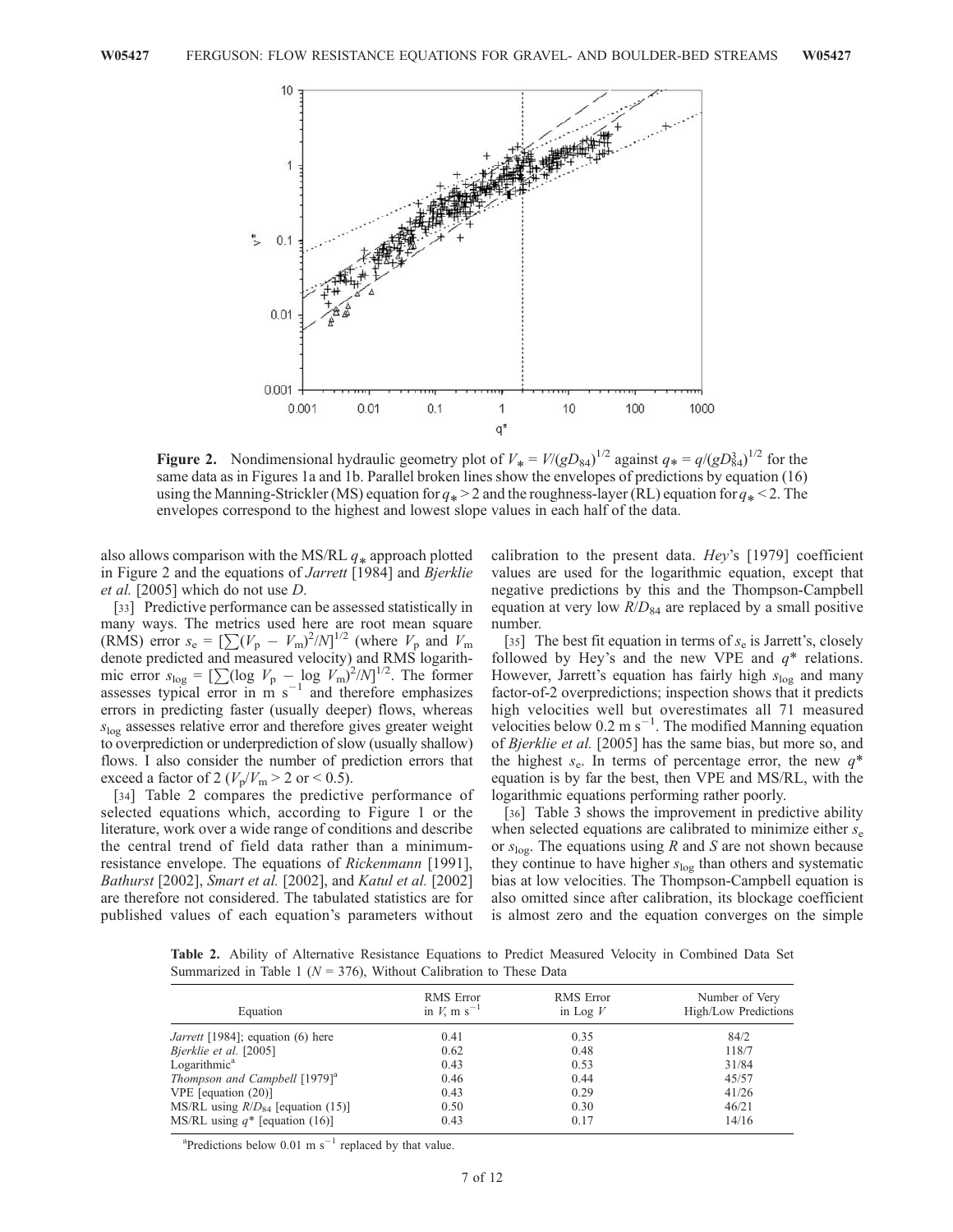| Equation                               | Calibrated Parameter<br>Values      | RMS Error in<br>V, m s <sup>-1</sup> | RMS Error in<br>Log V | Number of Very High/<br>Low Predictions |
|----------------------------------------|-------------------------------------|--------------------------------------|-----------------------|-----------------------------------------|
| Logarithmic <sup>a</sup>               | $m = 4.5$ , $V_{\text{min}} = 0.25$ | 0.39                                 | 0.29                  | 60/20                                   |
|                                        | $m = 3.8$ , $V_{\text{min}} = 0.14$ | 0.40                                 | 0.27                  | 41/37                                   |
|                                        | $m = 4$ , $V_{\text{min}} = 0.2$    | 0.40                                 | 0.28                  | 53/22                                   |
| $VPE$ [equation $(20)$ ]               | $a_1, a_2 = 6.1, 2.4$               | 0.40                                 | 0.29                  | 40/28                                   |
|                                        | $a_1, a_2$ = 7.3, 2.3               | 0.42                                 | 0.29                  | 39/33                                   |
|                                        | $a_1, a_2 = 6.5, 2.5$               | 0.40                                 | 0.29                  | 42/24                                   |
| MS/RL using $R/D_{84}$ [equation (15)] | $a_1, a_2 = 5.3, 2.1$               | 0.40                                 | 0.29                  | 38/38                                   |
|                                        | $a_1, a_2 = 5.5, 2.2$               | 0.40                                 | 0.29                  | 38/31                                   |
|                                        | $a_1, a_2$ = 5.5, 2.2               | 0.40                                 | 0.29                  | 38/31                                   |
| MS/RL using $q_*$ [equation (16)]      | $a_1, a_2 = 4.8, 2.5$               | 0.34                                 | 0.16                  | 12/17                                   |
|                                        | $a_1, a_2 = 5.7, 2.6$               | 0.35                                 | $\frac{0.16}{0.16}$   | 12/15                                   |
|                                        | $a_1, a_2 = 5.5, 2.5$               | 0.35                                 |                       | 12/17                                   |
|                                        |                                     |                                      |                       |                                         |

Table 3. Ability of Selected Resistance Equations to Predict Measured Velocity in Combined Data Set Summarized in Table 1, After Calibration to These Data

<sup>a</sup>Predictions below  $V_{\text{min}}$  replaced by that value.

Underlined RMS errors are those minimized by the parameter values shown. Third row for each equation gives suggested round-number parameter set giving near-optimal fit to both V and log V.

logarithmic equation. The percentage error of the latter is much improved by introducing a minimum velocity prediction of  $\sim 0.2$  m s<sup>-1</sup> and increasing  $k/D_{84}$  slightly to  $\sim 4$ . The fits of the three new equations are improved by reducing  $a_1$ to 5–6 (MS/RL and  $q^*$ ) or 6–7 (VPE). After these changes, the  $q^*$  approach emerges as by far the best predictor whichever criterion is used. Of the approaches using relative submergence, the logarithmic equation has the lowest RMS errors, but VPE and MS/RL are only marginally inferior and the VPE gives slightly fewer factor-of-2 errors than the others.

[37] The equation which does best overall in this statistical comparison is thus the  $q*$  version of the MS/RL approach, followed by two relative-submergence equations: logarithmic with a positive lower limit to predicted velocity and an inflated  $k/D_{84}$  on the lines of *Bray* [1979] and *Hey* [1979], and the new variable-power equation. The patterns of prediction error for these equations are illustrated in Figure 3 using round-number parameter values that are near-optimal for both  $s_e$  and  $s_{log}$  (Table 2). Each plot has a dense cloud of data points along the 1:1 line, showing good agreement of each equation with much of the data, but with some points well off the line. The scatter is visibly less for the  $q*$  equation than for the equations using  $R/D_{84}$ , in accordance with the values of  $s_{\log}$  in Table 3. Computing  $s_e$  and  $s_{\log}$  separately for the RL and MS domains in Figure 3c reveals that  $s_e$  is much higher for the MS domain, in which velocities tend to be higher, but  $s_{\log}$  is slightly higher in the RL domain. Most of the biggest prediction errors in all three plots relate to a single site indicated by a distinctive symbol in Figure 3. This is site GB of Lee and Ferguson [2002], which is a very steep ( $S =$ 0.18) and coarse ( $D_{84} = 0.78$  m,  $D_{\text{max}} = 2.7$  m) step-pool reach in which the nine lowest discharges were a mere trickle between boulders. Just why all equations fail on this site is unclear, but omitting it improves the error statistics of every equation, particularly the VPE which now has the same  $s_e$  as the logarithmic equation and an appreciably lower  $s_{\text{log}}$ . This can be understood by inspecting Figure 1a in which the nine low-flow measurements at site GB form the isolated cluster of points with  $(8/f)^{1/2}$  < 0.1. The downturn of the logarithmic



Figure 3. Patterns of velocity prediction error for different resistance equations: (a) logarithmic with  $k\overrightarrow{D}_{84}$  = 4 and low or negative predictions increased to 0.2 m s<sup>-1</sup>; (b) proposed variable-power equation using  $a_1 = 6.5$ ,  $a_2 = 2.5$ ; (c)  $q_*$  version of proposed MS/RL approach using  $a_1 = 5.5$ ,  $a_2 =$ 2.5. The  $\Delta$  symbol is used for data points from site GB of Lee and Ferguson [2002].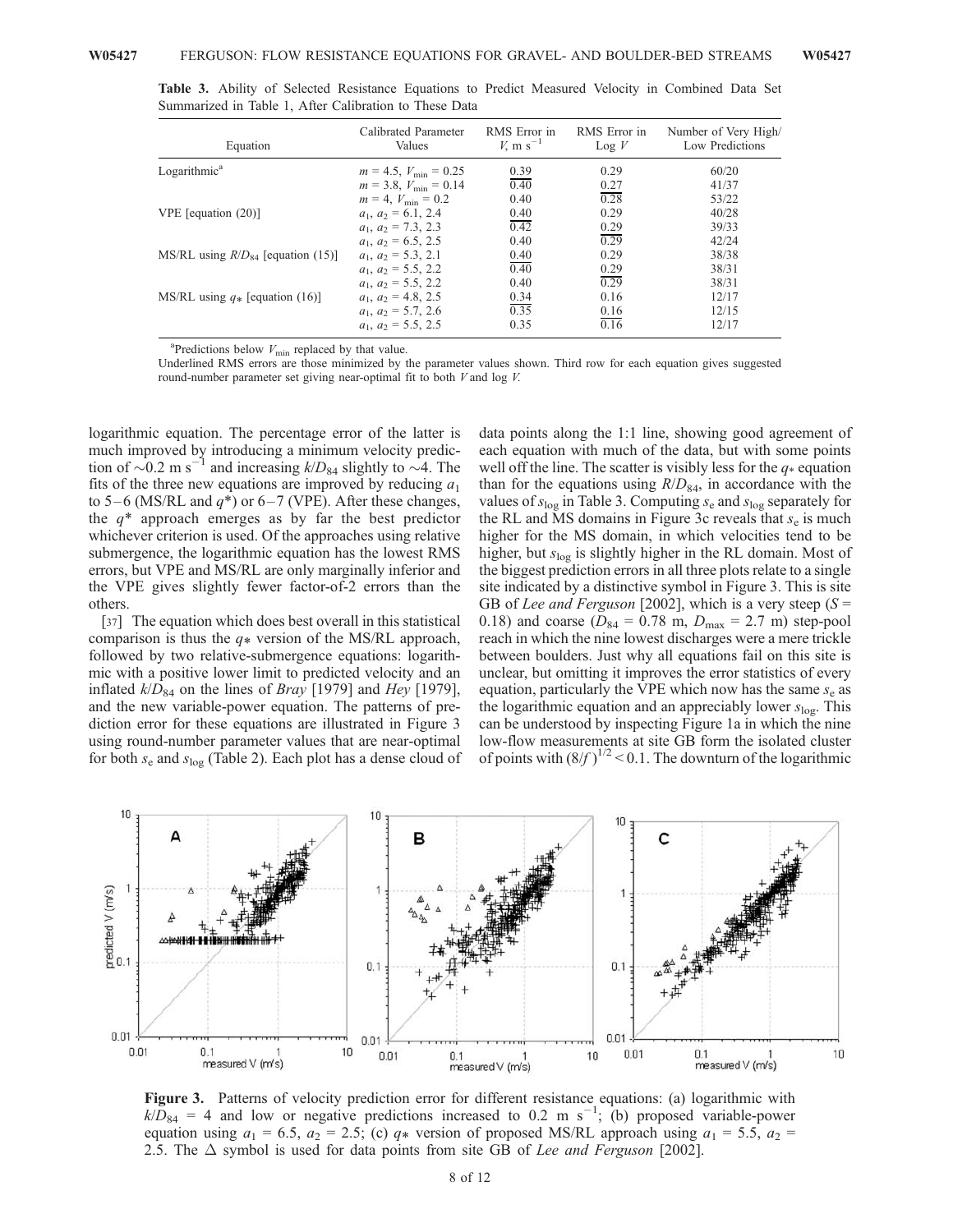curve at low  $R/D_{84}$  takes it close to these points but systematically away from the main trend of the data.

### 6. Discussion

[38] A cautious conclusion to this paper would be that little has changed since *Wohl* [2000] made her pessimistic assessment of equations for calculating flow resistance in mountain rivers. Figure 1 shows that some resistance equations track field data well within a limited range of submergence but are not universal, and others approximately define the minimumresistance envelope of the data, but few follow the central trend in a more or less unbiased way over the full range of submergence. Moreover, the scatter in the data plots is very wide, so even if a resistance equation is approximately unbiased, it will be subject to considerable predictive uncertainty. In this study, all submergence-based equations get the measured velocity wrong by more than a factor of 2 in at least 15% of cases, although the  $q^*$ -based approach reduces this below 8% for reasons which will be discussed later. Big relative errors are most frequent in conditions of partial submergence  $(R/D_{84} < 1)$  which is common during low flow in steep streams. Prediction errors for fasterflowing rivers, or small streams at times of flood, are smaller in relative terms but still frustratingly large in absolute terms.

[39] Accurate prediction of mean velocity in gravel- and boulder-bed streams is difficult for two kinds of reason: practical difficulties in measuring the bed and flow properties used to calibrate or apply resistance equations, and theoretical limitations on how well it is possible to predict reach-average velocity using very simple equations. Practical problems can in principle be overcome, but the theoretical issues imply that predictions can never be perfect. I consider the practical problems first, then the theoretical limitations of any simple approach, and finally suggest implications for practice and future research.

### 6.1. Susceptibility to Measurement Error

[40] Uncertainties in input data lead to uncertainties in predictions no matter how good the resistance equation used. The large scatter in Figure 1 may partly reflect measurement errors in the nondimensional variables on one or both axes. Calculation of f and  $d/D$  requires values of  $d$ ,  $D$ ,  $S$ , and  $V$  and each is subject to error. As noted above, the slope used to calculate  $f$  is ideally the energy slope; using the water-surface slope or mean bed slope can introduce bias if there is substantial flow nonuniformity [Jarrett, 1984; Hicks and Mason, 1991]. This source of uncertainty is potentially most serious for fast low-gradient flows, i.e., high  $d/D$ . The shortage of data points at submergences much above 10 in Figure 1 is because few data sets are explicit about uniformity or velocity head.

[41] Significant measurement errors in variables other than slope are most likely at low  $d/D$ , which is where Figure 1 shows greatest scatter. The definitions of flow depth and other geometric variables are obvious in rigid-bed flumes but become increasingly fuzzy in steep natural channels. The absolute precision of cross-section surveys decreases with increasing bed grain size (or rather  $\sigma_z$ ), and coarser beds are often associated with shallower flow, so that the relative precision of an estimate of  $d$  or  $R$  becomes even lower. Estimating  $V$  and  $Q$  from current-meter measurements is also increasingly unreliable the lower the relative submergence. Most recent studies of step-pool channels have avoided this problem by estimating reachaverage mean velocity from salt-wave traveltime between two sites, and some have estimated reach-average depth as  $d = Q/wV$  with w averaged over numerous cross sections, but Lee and Ferguson [2002] showed by error propagation analysis that  $(8/f)^{1/2}$  in their step-pool reaches still had an uncertainty of  $\pm 17\%$ . Grain size measurement is also more difficult for boulder beds: The random-pacing method of pebble counting becomes impossible, the grid method becomes harder, and grains are too heavy to lift for measurement. In step-pool systems, there is also the question of whether to use a reach-average grain size or one for the steps which contribute most of the flow resistance. The uncertainty of estimates of  $D_{84}$  in such streams is at least  $\pm 10\%$  and probably  $\pm 20\%$ . If one adds an uncertainty of at least  $10\%$  in d or R, horizontal plotting positions in Figure 1 could be out by half a log cycle.

[42] Robustness to measurement error is probably a factor in the superior predictive performance of the MS/RL approach using  $q^*$  [equations (16a) and (16b)] compared to the same approach using  $R/D_{84}$  [equations (15a) and (15b)]. In Figure 3c, using  $q_*$ , any error in  $D_{84}$ , Q, or V affects both observed and predicted velocity so that the data point moves almost parallel to the 1:1 line. But when predictions are made using  $R/D_{84}$ , error in any one input variable affects either predicted or measured velocity, not both, so tends to increase the scatter.

### 6.2. Theoretical Limitations

[43] Even with uniform flow and accurate measurements, the predictive ability of simple flow resistance equations is limited by two key assumptions which can be challenged on theoretical grounds. One is that total resistance to flow can be parameterized by a small-scale property of the bed, such as  $D_{84}$ ; the other is that, for a given bed roughness, there is a unique relation between mean depth and mean velocity.

[44] The assumption that the roughness height in the log law can be equated with a grain size percentile goes back to Nikuradse's classic experiments with roughened pipes. It is accepted as valid for well-sorted sediment without bed forms, but few gravel- or boulder-bed rivers are like this. Grain size distributions are typically wide, so individual large clasts can protrude into the flow and groups of them can form clusters, polygons, or steps. Skin resistance is then supplemented by small-scale form drag and possibly also spill losses, so that the log law and its 1/6 power approximation overpredict velocity unless  $k/D_{84}$  is increased in the former and a reduced in the latter. Calculations of the combined form drag on clasts of different size protruding above a plane bed [Wiberg and Smith, 1991] give a similar  $k/D_{84}$  ratio to the curve fitting of *Bray* [1979], *Hey* [1979], and subsequent workers, but as pointed out by Smart et al. [2002],  $k$  should really be scaled on statistics of bed microtopography rather than grain size if drag is the main source of resistance. Microtopography is considered explicitly by authors proposing versions of what I have termed the roughness-layer equation. Lawrence [2000], Nikora et al.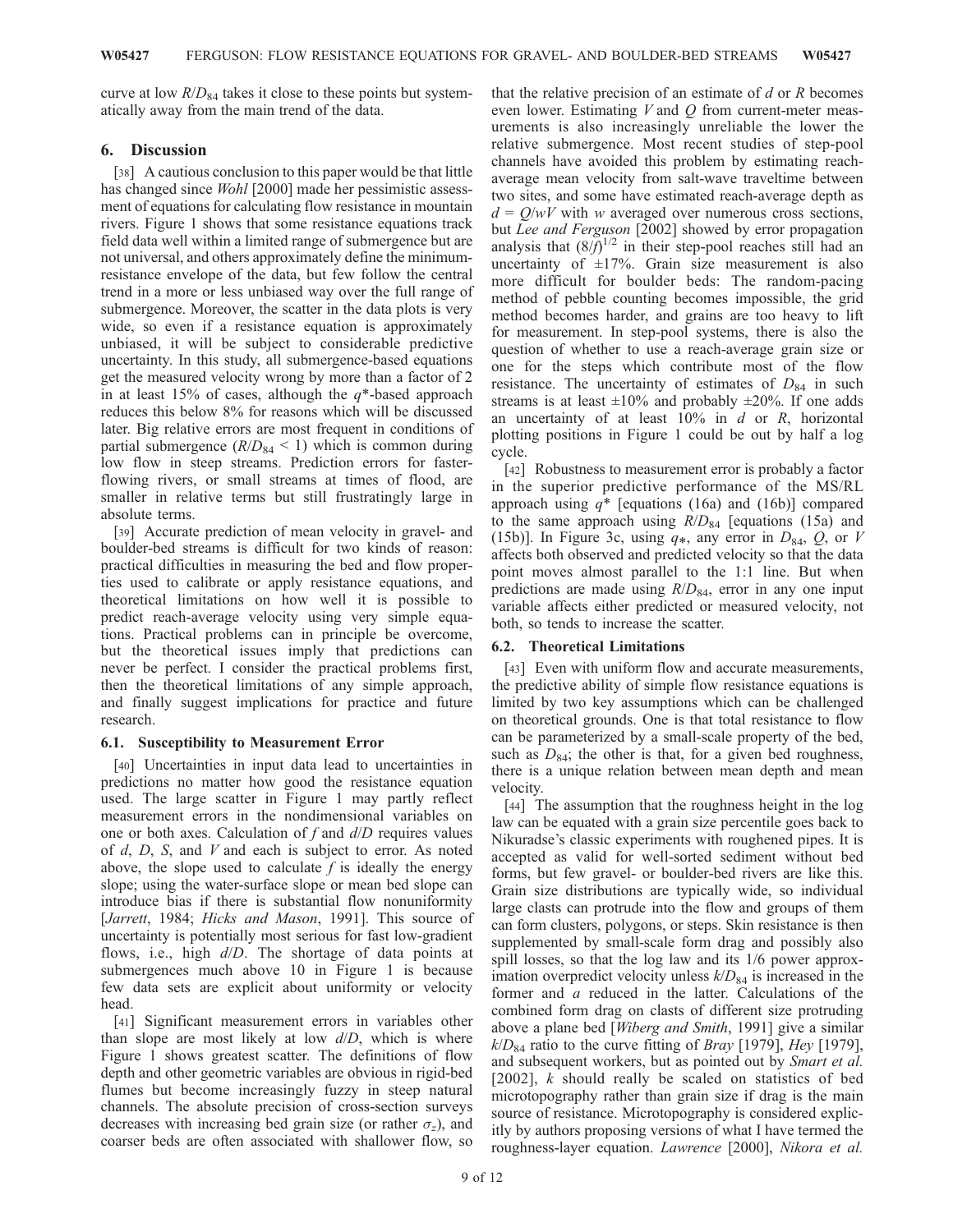[2001], and *Gimenez-Curto and Corniero* [2006] all assumed that characteristic obstacle height must scale with characteristic grain size, but the precise scaling depends on what is assumed about obstacle shape which tends to be far more variable in river beds than in the better-studied case of plant stems. It is now possible to measure the microtopography of river beds to high resolution by digital photogrammetry and of exposed parts to even higher resolution by laser scanning, but it remains unclear whether a single statistic like  $\sigma_z$  can adequately characterize roughness. Furthermore, in streams with step-pool or bar-pool-riffle morphology, there are two distinct scales of topographic variability. A grain-size-based roughness length will tend to underestimate total flow resistance in such situations, the best choice of topographic roughness length is unclear, and a way to use two length scales may need to be devised. Large woody debris adds further resistance which is difficult to separate from other sources [Wilcox et al., 2006].

[45] The other problem, about nonuniqueness of the depth-velocity relation, is more subtle and applies whether bed roughness is characterized by a grain size or a topographic statistic. It can be understood by considering the three-dimensional spatial variability of velocity within the control volume for which a grand mean velocity is to be predicted. The first issue is that any universal relation between local depth d and local vertically averaged velocity  $V$  is likely to be nonlinear, so substituting the mean of a spatially variable depth into it will give a biased estimate of the spatially averaged mean velocity. More fundamentally, it is unlikely that any single relation does exist between d and  $V$  if there is a combination of skin and drag resistance (I am indebted to a reviewer for this insight and suggestions about how to develop it). In a Reynolds-averaged formulation of uniform flow in a bed-parallel slice at height z, the gravity driving force per unit mass of water is balanced by a combination of turbulent shear and drag on any obstacles present at that height:

$$
gS = \frac{\partial \overline{u'w'}}{\partial z} + 0.5C_{D}A|U|U
$$
\n(21)

where  $U$  is the time-averaged velocity,  $u'$  is the instantaneous deviation from  $U, w'$  is the instantaneous vertical velocity, the overbar denotes time averaging, A is the frontal area of obstacles per unit mass of water, and  $C_D$  is a drag coefficient. This is a simplified version of equation (1) in the study by Nikora et al. [2004] and is equivalent to equation (2) in *Poggi et al.*'s [2004] paper on turbulence in intermediate-density canopy flow. The turbulent shear term is most easily related to the mean flow by Prandtl's hypothesis

$$
\overline{u'w'} = -l^2 \left| \frac{\partial U}{\partial z} \right| \frac{\partial U}{\partial z}
$$
 (22)

where  $l$  is an eddy mixing length. If the turbulence term in equation (21) is small compared to the drag term, the value of U for a given slope depends only on obstacle characteristics, but when turbulent shear is significant, the solution for U from equations (21) and (22) depends on  $l$ as well as A and  $C<sub>D</sub>$ . Mixing length varies with height and

not necessarily in a universal way. Poggi et al. [2004] proposed that flow above a canopy approximates a conventional boundary layer with *l* proportional to height above the canopy, flow within the canopy is dominated by Karman streets with eddy length independent of height, and flow near the canopy top is essentially a Kelvin-Helmholtz shear layer with  $l$  controlled by  $U$  and its gradient. For a given roughness height, any one of these scalings implies a particular time-average vertical velocity profile which when integrated gives a particular relation between  $d$  and V. Thus  $l = \kappa z$  at all heights implies  $dV/dd \propto d^{-1/2}$ ,  $V \propto$  $d^{1/2}$ , and a constant value of  $(8/f)^{1/2}$ , whereas  $l =$  constant implies  $dV/dd \propto d^{1/2}$ ,  $V \propto d^{3/2}$ , and  $(8/f)^{1/2} \propto d$  which is the roughness-layer equation. The 1/6 power approximation of the log law falls between these extremes with  $V \propto d^{2/3}$  and the log law itself is close to this. A 1/2 power law [Smart et al., 2002] would give a linear velocity profile, and there are endless other possibilities. For shallow flows in which there are two or more mixing length regimes, as suggested by Nikora et al. [2004] and Poggi et al. [2004], the vertical velocity profile will be more complicated than is implied by any power law with a fixed exponent. This suggests that there is some physical basis for the variable-power equation proposed in this paper, in which the power used to relate  $V$  to  $d$  alters according to  $d/k$ . Another possible way to deal with this situation is to treat V as a weighted average of the mean velocities in each of two layers, computed using different relations (Canovaro and Solari, poster presented at 6th International Workshop on Gravel-Bed Rivers, September 2005).

#### 6.3. Conclusions

[46] The foregoing discussion has suggested both practical and theoretical reasons why simple flow resistance equations do not give precise predictions of mean velocity. There is a clear need for further research directed toward identifying effective topographic indices of resistance, and for detailed flow and turbulence measurements in streams or selfformed laboratory channels to help elucidate the physics of shallow flows over irregular beds. Yet there will surely continue to be a role for simple flow resistance equations that can be used for generic calculations or practical applications, so it is relevant to ask which equations are most reliable and versatile for predicting resistance and velocity in relatively shallow streams. Some clear and moderately optimistic conclusions can be reached about this.

[47] The longstanding and widely used Keulegan approach to flow resistance and velocity prediction, based on integrating the logarithmic law of the wall, predicts velocity at least as well as existing alternative equations even in conditions where a full-depth logarithmic velocity profile is unrealistic. This empirical adequacy is achieved by setting the roughness height k to a substantial multiple of  $D_{84}$  and replacing nearzero or negative predictions at very low submergence by a small positive value. The best fit value of  $k/D_{84}$  for the present data compilation is  $\sim$ 4, just a little higher than  $Hey's$ [1979] value of 3.5.

[48] Two new approaches developed in this paper also predict velocity fairly well at any relative submergence. Each assumes that in very shallow flows  $(8/f)^{1/2}$  (or equivalently  $V/u^*$ ) increases linearly with relative submergence in what I term the roughness-layer relation [RL; equation (11)], whereas in deep flows, an approximately logarithmic rela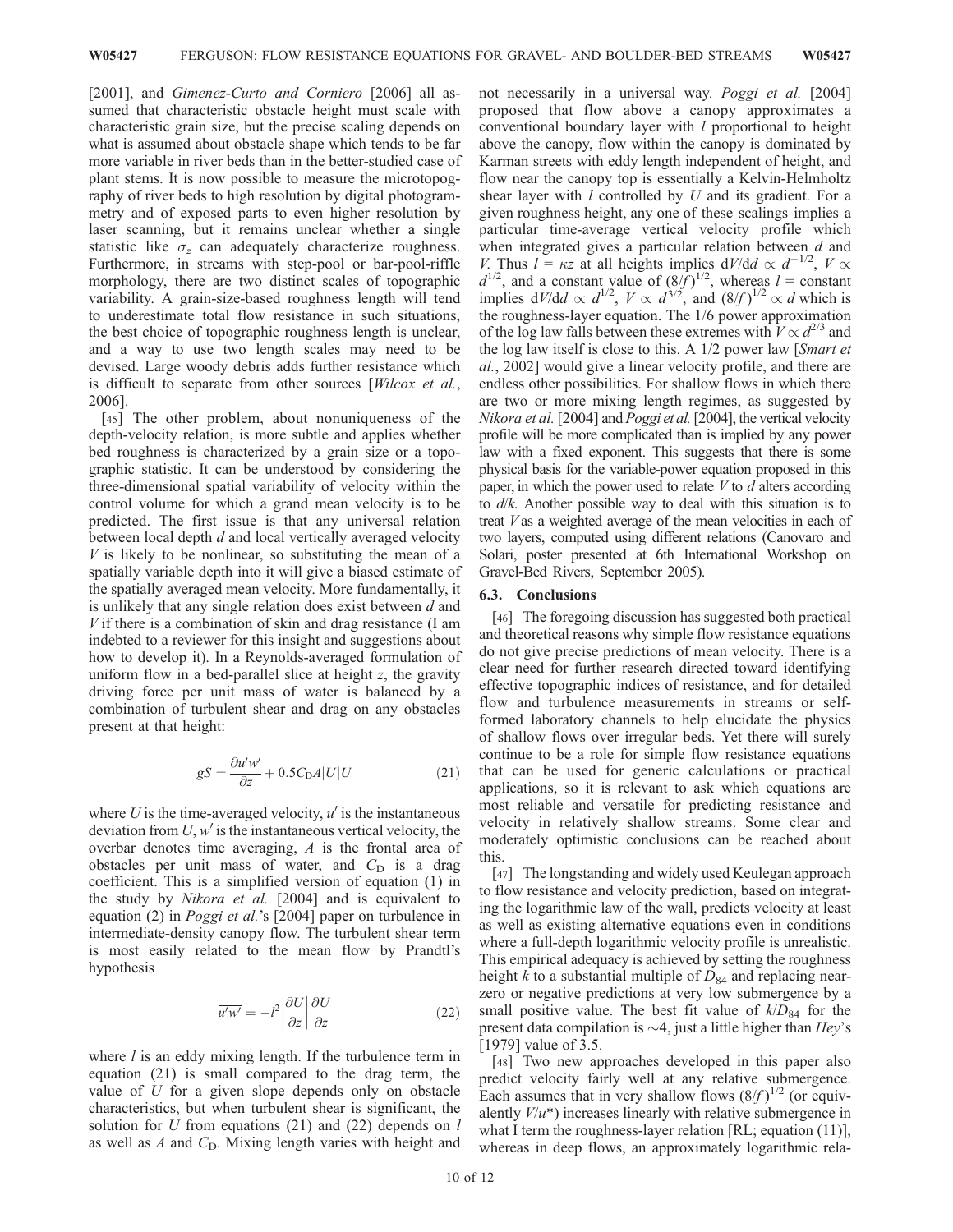tion holds which can be described by the 1/6 power Manning-Strickler relation [MS; equation (4)]. The variablepower equation [VPE; equation (20)] with RL and MS as asymptotes fits the data compilation as well as any existing resistance law. It is not derived from a rigorous physical analysis, but nothing about it is incompatible with known physics. There are precedents for the concept of additive sources of resistance; the low-submergence asymptote shares the heuristic basis of the mixing-length and jet-regime approaches; the other asymptote is a close approximation of the log law for the deep flows in which it is physically plausible; and a gradual shift from one to the other is what would be expected from likely vertical changes in turbulent eddy scales in flows which have a boundary layer above a roughness layer. The variable-power equation may therefore be a useful tool for anyone wanting to predict velocity by a single equation over a wide range of conditions. The best fit to the present data compilation was obtained by reducing the MS coefficient  $a_1$  by about 20% from its traditional value, although predictions using the latter are at least as good as those by other equations with default coefficients. A reduction in  $a_1$  has the same effect as an increase in  $k/D_{84}$  in the generalized log law, and the need for both of these adjustments probably has a common cause in form drag on protruding clasts in poorly sorted riverbeds. The optimum value of the RL coefficient  $a_2$  is within the range suggested by Nikora et al. [2001] and close to what Gimenez-Curto and Corniero [2006] suggested.

[49] The other new approach is based on a general nondimensional hydraulic geometry relation that includes many previous resistance laws as special cases. The simplest way to apply it is to use either of two specific versions, equivalent to the MS and RL relations, according to the value of the nondimensional unit discharge  $q_* = q/(gD^3)^{0.5}$ . This MS/RL approach using  $q^*$  has by far the lowest velocity prediction error of any of the methods tested. It cannot be used to estimate discharge for a given depth (for example, bankfull), but it can be used to partition a known or assumed discharge between depth and velocity when slope and grain size are known. This situation often arises in ecological and geomorphological applications. The way in which width changes with discharge must be known, but that is no more restrictive than the need to know how depth alters with discharge if using  $d/D$  to predict V in the same type of situation, and there is the advantage that width can usually be measured more precisely and easily than depth. One reason why  $q^*$  is a better predictor than  $d/D$  is probably its lesser sensitivity to measurement error, as already discussed, but there is another. In gravel bed rivers with significant macroscale form resistance associated with bars or bends, and in step-pool boulder torrents with significant spill resistance,  $V$  is lower and  $d$  higher than would be expected based on skin resistance only. The increased depth means that a resistance equation using d/D predicts high, not low, velocity unless  $k_s/D_{84}$  is set to a very high multiple [e.g., *Millar*, 1999]. But in the hydraulic geometry approach, using unit discharge  $q = dV$ as predictor, the effects of large-scale resistance on depth and velocity cancel out and there is no overall bias.

first draft of this paper, and to three anonymous reviewers and associate editor Aaron Packman for wide-ranging comments on the submitted version.

#### References

- Aberle, J., and G. M. Smart (2003), The influence of roughness structure on flow resistance on steep slopes, *J. Hydraul. Res.*,  $41(3)$ ,  $259-269$ .
- Bathurst, J. C. (1978), Flow resistance of large-scale roughness, J. Hydraul. Div. Am. Soc. Civ. Eng., 104(HY12), 1587 – 1603.
- Bathurst, J. C. (1985), Flow resistance estimation in mountain rivers, J. Hydraul. Eng., 111(4), 625-643.
- Bathurst, J. C. (2002), At-a-site variation and minimum flow resistance for mountain rivers, *J. Hydrol.*, 269, 11-26.
- Bjerklie, D. M., S. L. Dingman, and C. H. Bolster (2005), Comparison of constitutive flow resistance equations based on the Manning and Chezy equations applied to natural rivers, Water Resour. Res., 41(11), W11502, doi:10.1029/2004WR003776.
- Bray, D. I. (1979), Estimating average velocity in gravel-bed rivers, J. Hydraul. Div. Am. Soc. Civ. Eng., 105(9), 1103 – 1122.
- Carson, M. A., and M. J. Kirkby (1972), Hillslope Form and Process, 473 pp. Cambridge Univ. Press, New York.
- Charlton, F. G., P. M. Brown, and R. W. Benson (1978), The hydraulic geometry of some gravel rivers in Britain, Report IT180, Hydraulics Research Station, Wallingford, England.
- Comiti, F., L. Mao, A. Wilcox, E. E. Wohl, and M. A. Lenzi (2007), Fieldderived relationships for flow velocity and resistance in step-pool streams, *J. Hydrol.*, in press.
- Gimenez-Curto, L. A., and M. A. Corniero (2006), Comment on ''Characteristic dimensions of the step-pool bed configuration: An experimental study" by Joanna C. Curran and Peter R. Wilcock, Water Resour. Res., 42(3), W03601, doi:10.1029/2005WR004296.
- Gimenez-Curto, L. A., and M. A. Corniero Lera (1996), Oscillating turbulent flow over very rough beds, J. Geophys. Res. Oceans, 101(C9), 20,745 – 20,758.
- Gomez, B. (1993), Roughness of stable, armoured gravel beds, Water Resour.  $Res., 29(11), 3631-3642.$
- Griffiths, G. A. (1981), Flow resistance in coarse gravel bed rivers, J. Hydraul. Div. Am. Soc. Civ. Eng., 107(HY7), 899 – 918.
- Hey, R. D. (1979), Flow resistance in gravel-bed rivers, J. Hydraul. Div. Am. Soc. Civ. Eng., 105(HY9), 365 – 379.
- Hicks, D. M., and P. D. Mason (1991), Roughness Characteristics of New Zealand Rivers, 329 pp., DSIR Water Resources Survey, Wellington.
- Jarrett, R. D. (1984), Hydraulics of high-gradient rivers, J. Hydraul. Eng.,  $110(11)$ ,  $1519-1539$ .
- Katul, G., P. Wiberg, J. Albertson, and G. Hornberger (2002), A mixing layer theory for flow resistance in shallow streams, Water Resour. Res., 38(11), 1250, doi:10.1029/2001WR000817.
- Lawrence, D. S. L. (1997), Macroscale surface roughness and frictional resistance in overland flow, Earth Surf. Processes Landforms, 22,  $365 - 382.$
- Lawrence, D. S. L. (2000), Hydraulic resistance in overland flow during partial and marginal inundation: experimental observations and modelling, Water Resour. Res., 36(8), 2381-2393.
- Lee, A. J., and R. I. Ferguson (2002), Velocity and flow resistance in steppool streams, Geomorphology, 46, 59-71.
- MacFarlane, W. A., and E. Wohl (2003), Influence of step composition on step geometry and flow resistance in step-pool streams of the Washington Cascades, Water Resour. Res., 39(2), 1037, doi:10.1029/ 2001WR001238.
- Millar, R. G. (1999), Grain and form resistance in gravel-bed rivers, J. Hydraul. Res., 37, 303 – 312.
- Nikora, V., D. Goring, I. MacEwan, and G. Griffiths (2001), Spatially averaged open-channel flow over rough bed, J. Hydraul. Eng., 127(2), 123 – 133.
- Nikora, V., K. Koll, I. MacEwan, S. McLean, and A. Dittrich (2004), Velocity distribution in the roughness layer of rough-bed flows, J. Hydraul. Eng.,  $130(1)$ ,  $1036 - 1042$ .
- Parker, G. (1991), Selective sorting and abrasion of river gravel. II: Applications, J. Hydraul. Eng., 117(2), 150-171.
- Poggi, D., A. Porporato, L. Ridolfi, J. D. Albertson, and G. G. Katul (2004), The effect of vegetation density on canopy sub-layer turbulence, Boundary Layer Meteorol., 111(3), 565 – 587.
- Rickenmann, D. (1991), Hyperconcentrated flow and sediment transport at steep slopes, J. Hydraul. Eng., 117(11), 1419-1439.
- Smart, G. M., M. J. Duncan, and J. M. Walsh (2002), Relatively rough flow resistance equations, *J. Hydraul. Eng.*, 128(6), 568–578.
- Thompson, S. M., and P. L. Campbell (1979), Hydraulics of a large channel paved with boulders, J. Hydraul. Res., 17, 341-355.

<sup>[50]</sup> Acknowledgments. I am grateful to Francesco Comiti and Luca Mao for an advance view of their paper and permission to use data from the Cordon torrent, to them and Vladimir Nikora for helpful comments on the